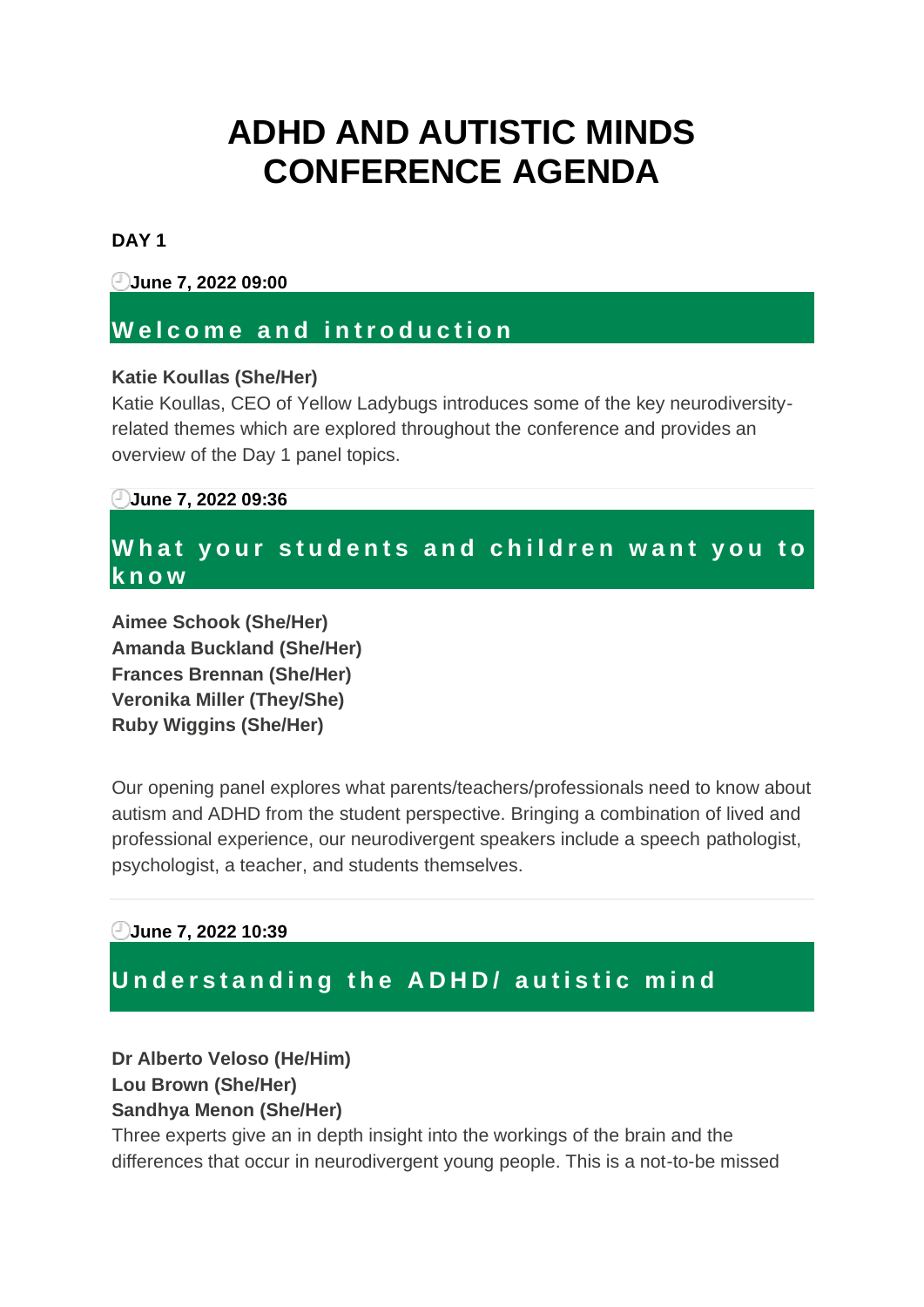session with a psychiatrist, neurodivergent psychologist and ADHD coach/lived experience advocate – who will be explaining in accessible, and neuro-affirming terms, the science behind neurological differences.

### **June 7, 2022 11:30**

# **B r e a k**

**June 7, 2022 12:00**

# **Neuro**-affirming ways to support executive **f u n c t i o n i n g a t s c h o o l**

### **Shadia Hancock (They/Them/Theirs)**

### **Gemma Duggan (She/Her)**

### **Rhiannon Lowrey M.Ed. Gc.ER (She / Her/ Hers)**

Our panel of neurodivergent students and educators share their unique, livedexperience perspective on supporting autistic/ADHD students with executive functioning challenges at school. They will share strategies that are practical, but also respectful, strengths-based and ultimately neuro-affirming.

### **June 7, 2022 13:00**

### **B r e a k**

**June 7, 2022 13:30**

# **R e f r a m i n g b e h a v i o u r**

### **Sandhya Menon (She/Her) Dannielle Wilson (She/Her/Mum) Raelene Dundon (She/Her)**

A focused deep-dive into why it's so important to reframe our understanding of behaviour. We are proud to be disruptive and to overturn traditional views on this topic. Our all-neurodivergent panel of parents, teachers, and psychologists take an unapologetically neuro-affirming stance, covering topics including co-regulation and unconditional positive regard.

### **June 7, 2022 14:02**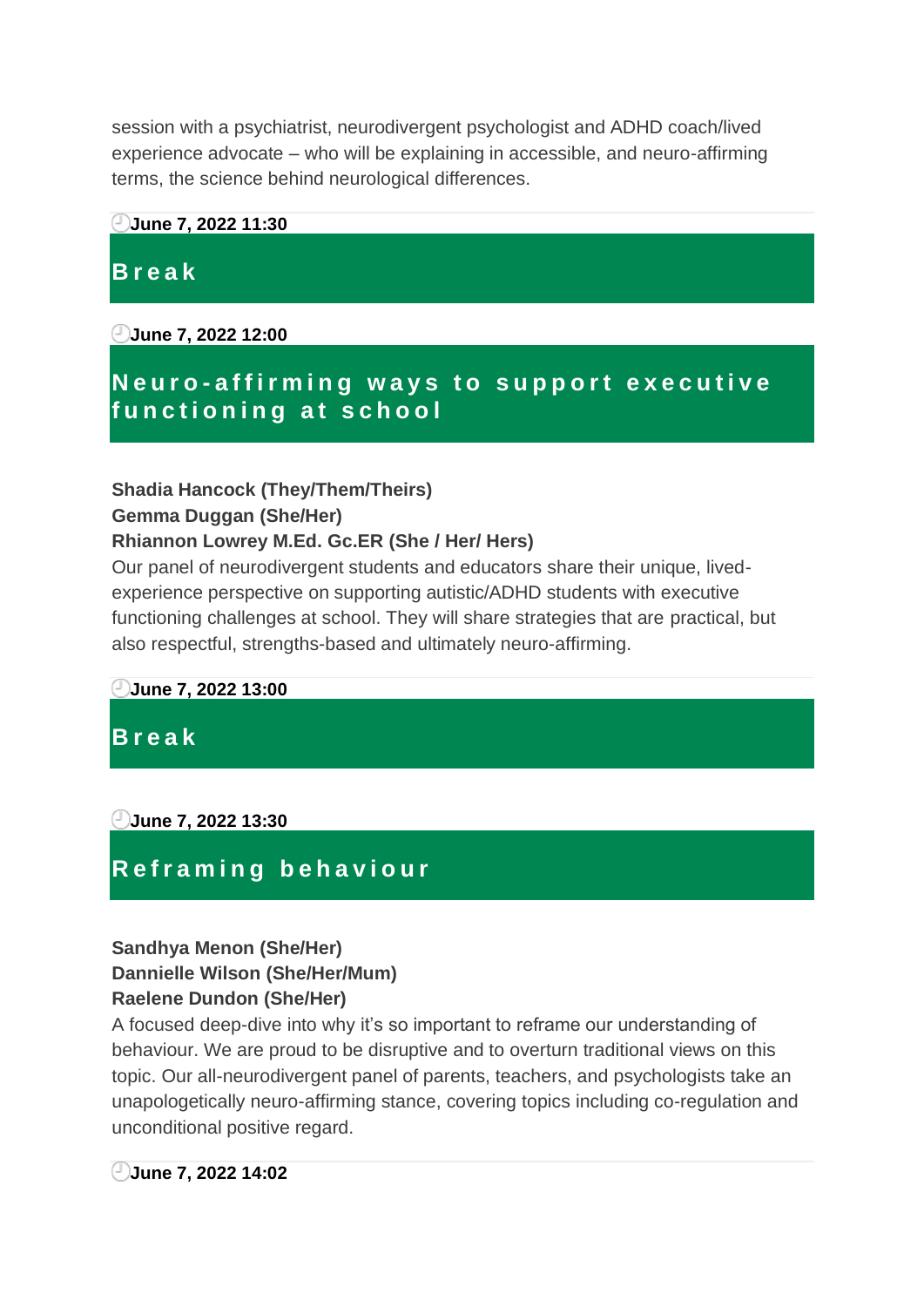# Introduction to interoception

### **Dr Emma Goodall (She/Her)**

A dedicated discussion with internationally renowned expert and autistic researcher and author, Dr Emma Goodall, on the topic of interoception and why it is so critical to understand about this internal sensory system as the basis for both physical and emotional regulation, and the impact this can have on executive functioning.

### **June 7, 2022 14:48**

# **Break restarting at 5pm**

**June 7, 2022 17:00**

# Teen Chat- how to celebrate being yourself!

**Chloe Hayden (She/Her) Veronika Miller / Gothic (They/She) Ruby Wiggins (She/Her) Summer Farrelly (They/Them)**

An empowering chat with young neurodivergent advocates, talking about how to love your authentic self and why it's great to be you. Our panel of young people will discuss how to navigate executive functioning challenges and how to build a positive ADHD/autistic identity. This chat is suitable for our teens and tweens and is scheduled for after school so you can enjoy it together.

**June 7, 2022 18:00**

### Day One concludes at 18:00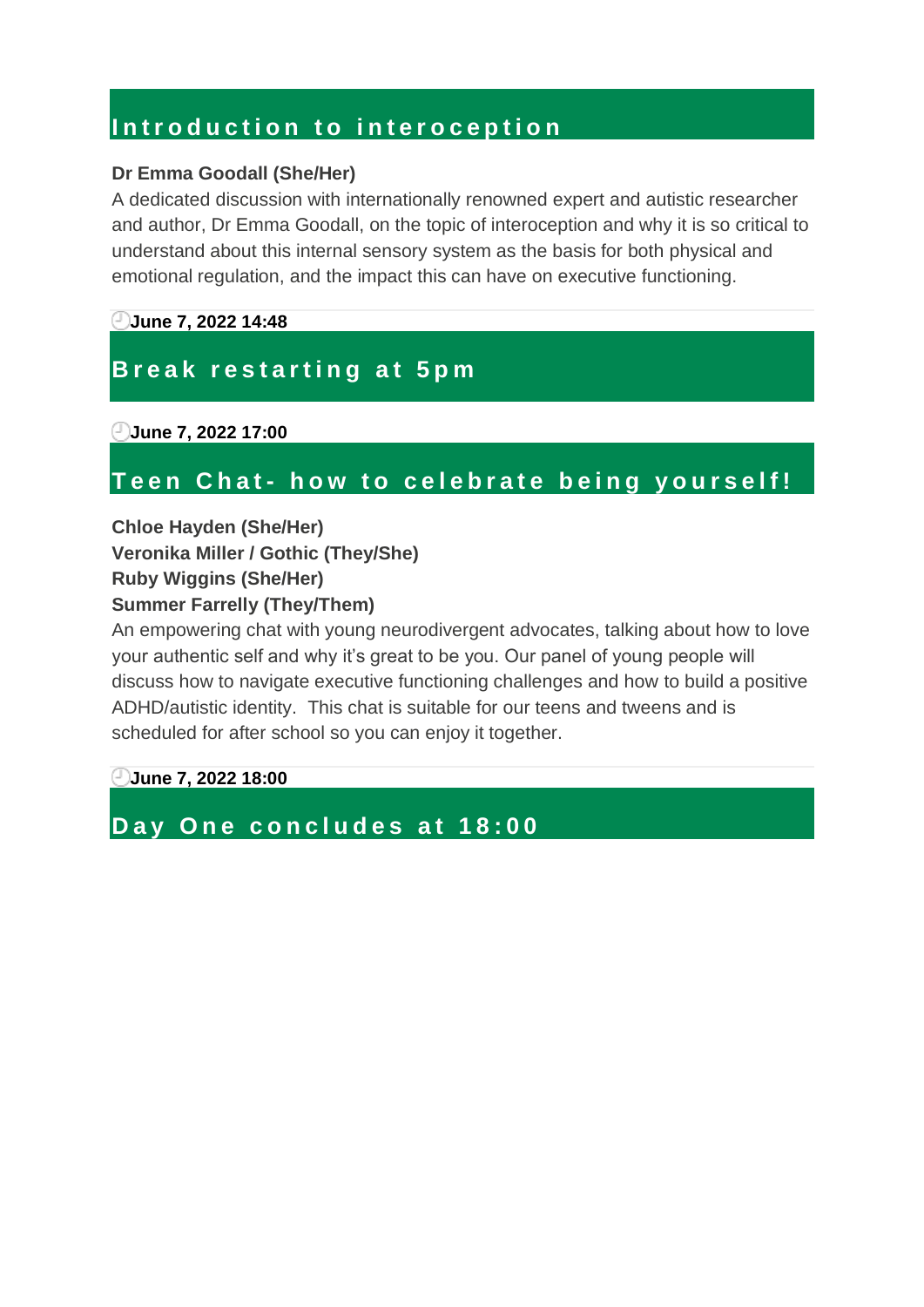# **AGENDA**

### **DAY 2**

**June 8, 2022 09:00**

### **W e l c o m e**

### **Katie Koullas (She/Her)**

Katie Koullas, CEO of Yellow Ladybugs will introduce the topics being covered during Day 2 of our ADHD and Autistic Minds Conference.

### **June 8, 2022 09:30**

### **S u p p o r t i n g n e u r o d i v e r g e n t p a r e n t s**

### **Allison Davies (She/Her) Gilly McKeown (She/Her) Joanne Hatchard (She/Her)**

We are so proud to return to the topic of neurodivergent parenting and radical acceptance. This is a must-see panel where we explore how to support executive functioning for neurodivergent parents and carers. We will discuss burnout, self-care and how to support those supporting our neurodivergent young people.

### **June 8, 2022 10:30**

# **Neuro-affirming ways to support executive f u n c t i o n i n g a t h o m e**

**Lou Brown (She/Her) Ebony Birch-Hanger (She/Her) Dannielle Wilson (She/Her/Mum) Raelene Dundon (She/Her)**

Homework! Chores! Discipline! Prepare to have your thinking challenged by our neurodivergent panellists, who share their equally expert and neuro-affirming perspectives on supporting our children's executive functioning in the home environment. Hint: We will not be recommending reward charts, but we will be sharing practical ideas that reflect the importance of connection, are respectful of neurology, and are grounded in believing our children are doing the best that they can.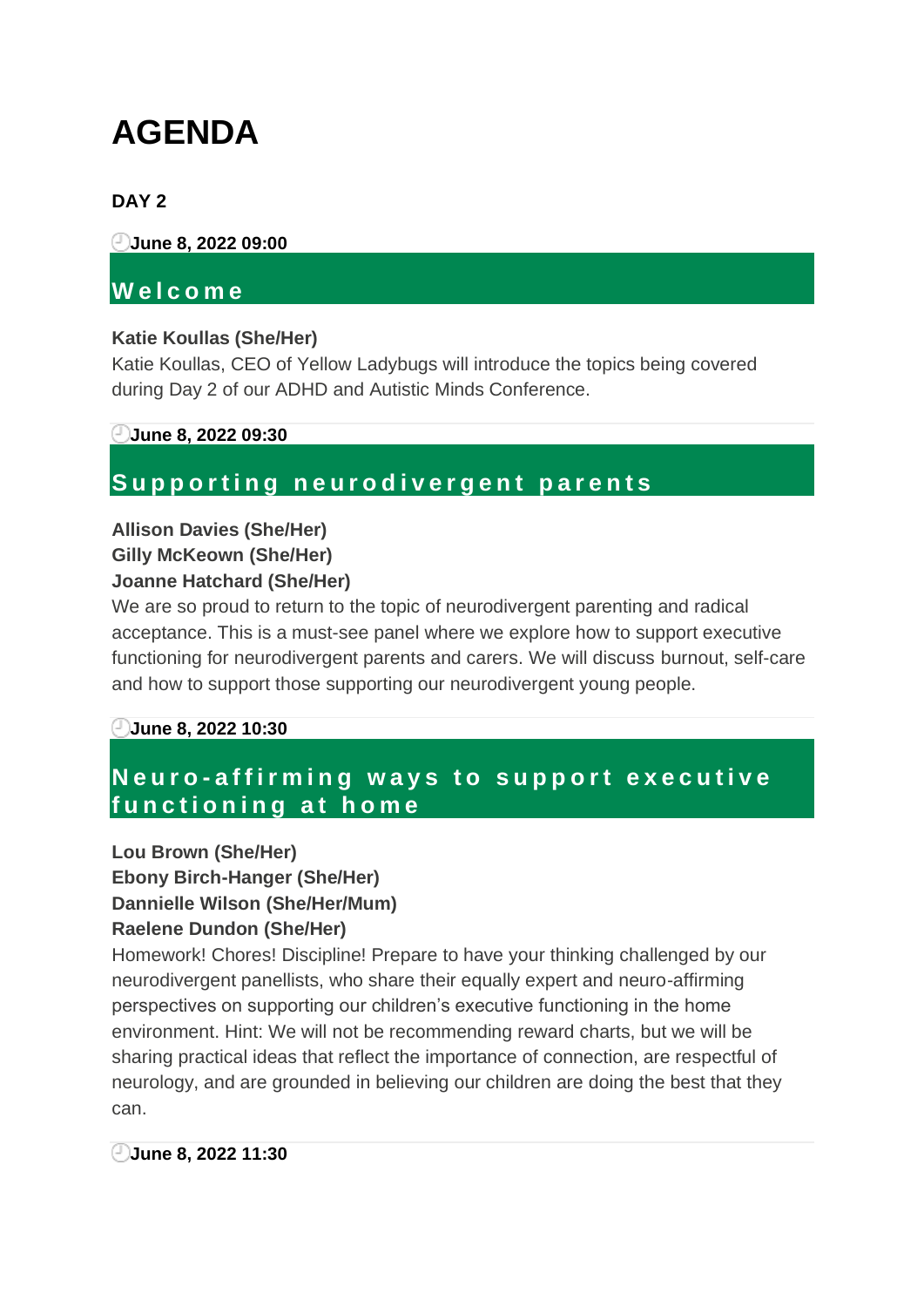### **B r e a k**

#### **June 8, 2022 11:45**

### Spotlight on complex mental health

### **Darren Hedley (He/Him) Yael Clark (She/Her) Annie Crowe (She/Her)**

Our expert panel share their professional and lived experience perspectives on complex mental health and some of the key risk factors for autistic/ADHD young people, including intrusive thoughts, suicidal ideation, self-harm, impulsive risky behaviours, addiction and vulnerability.

**Content Warning:** This session will be covering complex mental health issues that may be triggering for some individuals.

**June 8, 2022 13:15**

**B r e a k**

**June 8, 2022 13:30**

### Supporting a positive neurodivergent **i d e n t i t y**

### **Kristy Forbes (She/Her) Chloe Hayden (She/Her) Josephine Moon (She/Her)**

With three headline neurodivergent panellists, this ground-breaking discussion will explore how to overturn the negative "labels" that too often come with being neurodivergent (lazy, flaky, stupid), how to navigate Rejection Sensitive Dysphoria, and ultimately, how we can help build a positive neurodivergent identity for ourselves and our loved ones.

**June 8, 2022 14:30**

# Supporting authentic social connections

**Mandar Nelson (She/Her) Sonny Jane Wise (They/Them)**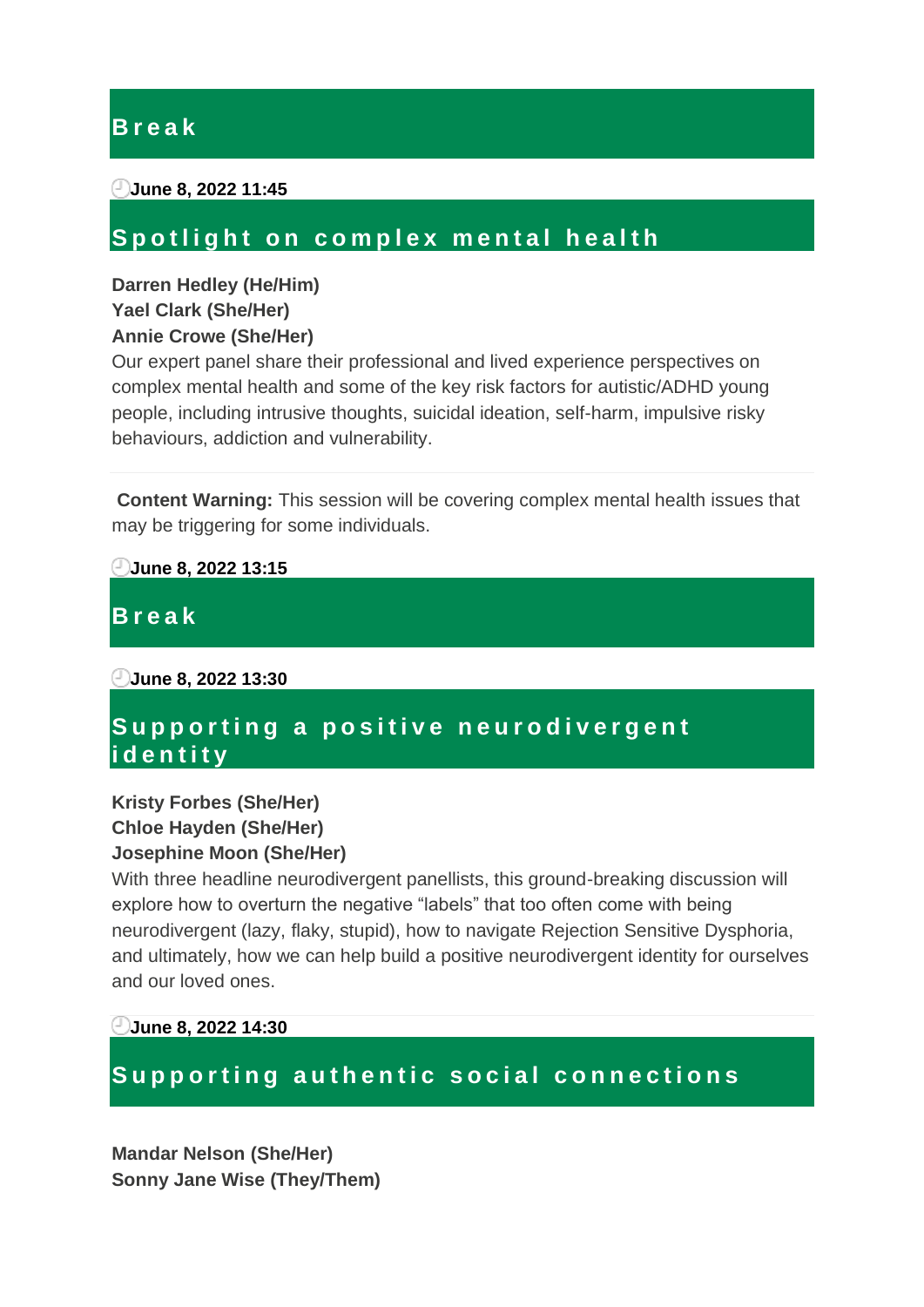### **Melody Howlett (She/Her) Jess Rowlings (She/Her)**

Our neurodivergent panellists explore the topic of how to build and support authentic social connections that are respectful of all neurologies. This is a discussion where we celebrate friendship and connection within the framework of neurodiversity, offering a mix of practical advice and experiences to support both neurodivergent young people and their neurotypical peers in understanding each other.



# **F a m i l y d y n a m i c s - w o r k i n g t o g e t h e r a s a t e a m**

# **Heidi and Me- Nichola Parody (She/Her) and Heidi Parody Jane Hancock (She/Her) and Shadia Hancock (They/Them/Theirs)**

A relaxed chat with two neurodivergent parent/child teams, exploring family dynamics and how to work together.

**June 8, 2022 16:45**

**D a y T w o c o n c l u d e s**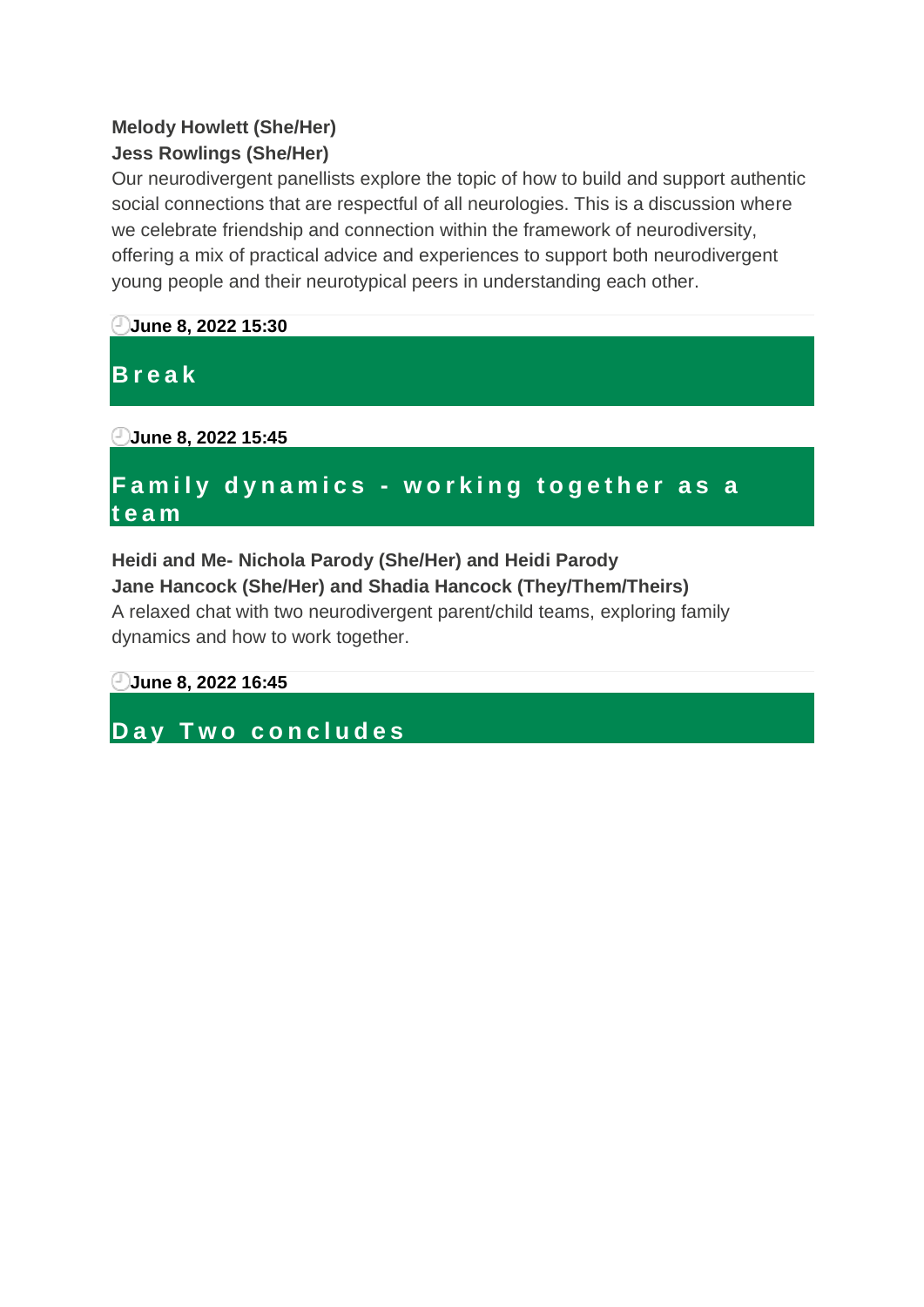# **AGENDA**

### **DAY 3**

**June 9, 2022 09:30**

### **Welcome to country**

### **June 9, 2022 09:35**

### **W e l c o m e a n d i n t r o d u c t i o n**

#### **Katie Koullas (She/Her)**

Katie will give an overview of the current issues facing autistic and adhd students.

### **June 9, 2022 09:55**

# **D i f f e r e n t N o t L e s s**

#### **Chloe Hayden (She/Her)**

Through the use of her own story and a touch of pixie dust, Chloé shares what it's like to be different and how to create a more inclusive world.

### **June 9, 2022 10:10**

# **The importance of Learning from the A u t i s t i c C o m m u n i t y**

### **Sonny Jane Wise (They/Them)**

Sonny Jane will talk about the importance of lived experience and why it's necessary to learn from the Autistic and ADHD community. Using examples from their own journey of being diagnosed as a child, they'll share how lived experience is changing our understanding for the better.

### **June 9, 2022 10:25**

### On being an Autistic woman, having been raised by an Autistic parent

### **Cherie Clonan (She/Her)**

Cherie will be speaking about her incredibly neuroaffirmative [and celebratory] childhood, thanks to being raised by her #ActuallyAutistic single Father … as well as the positive impact that had on her as an #ActuallyAutistic child. Her session will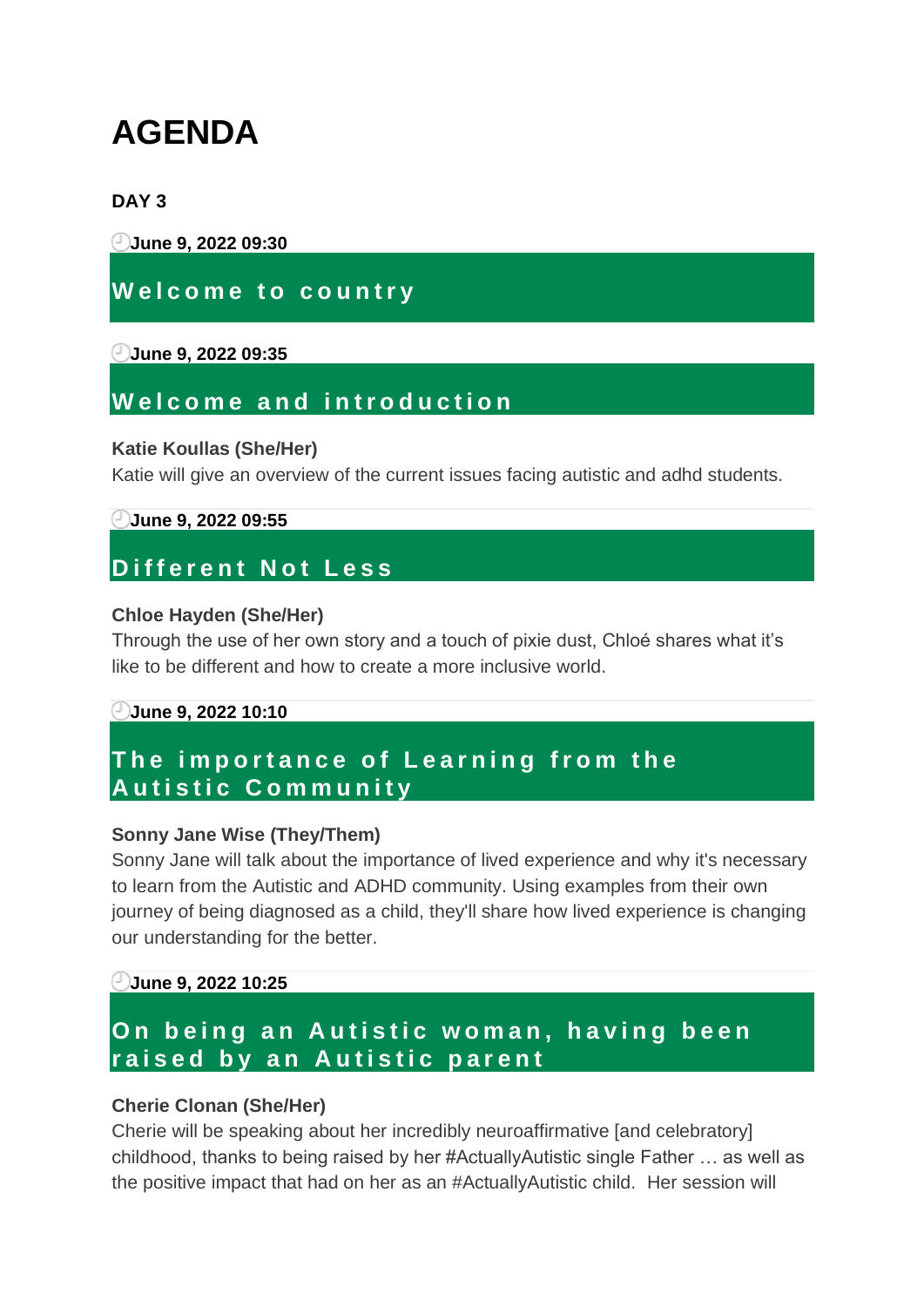inspire listeners to either recognise and lean into their own strengths as #ActuallyAutistic parents, or alternatively? Lean into a more neuroaffirmative approach with regards to celebrating - and advocating for - their neurodivergent children

#### **June 9, 2022 10:40**

### **How the school system had me on the path t o j u v e n i l e d e l i n q u e n c y**

### **Frances Brennan (She/Her)**

Frances will speak about the impacts of school based disciplinary action in response to neurodivergent students presenting with complex behaviours or difficulty completing work (from lived and clinical experience). The session will also explore some ways schools can support these students rather than using a punishment/shame inducing approach.

### **June 9, 2022 11:00**

# **B r e a k**

### **June 9, 2022 11:15**

### **W e ' r e a l l p a r t o f a r a i n b o w**

### **Mandar Nelson (She/Her)**

Mandar will be speaking about what it means to be Autistic; the global culture we are building together, and growing gardens of contentment to nourish us through our lives.

### **June 9, 2022 11:30**

### The story of the lost girl (part 2)

### **Jessie Aiton (She/Her)**

Last year, Jessie shared her moving written piece "The Story of the Lost Girl" which saw Jessie (who at age 34 had recently learned she was autistic) meet with her fouryear-old self to learn about her identity. This year, her younger self is back at their favourite park bench. Now aged 9, she is very different, and keen to continue the conversation.

### **June 9, 2022 11:45**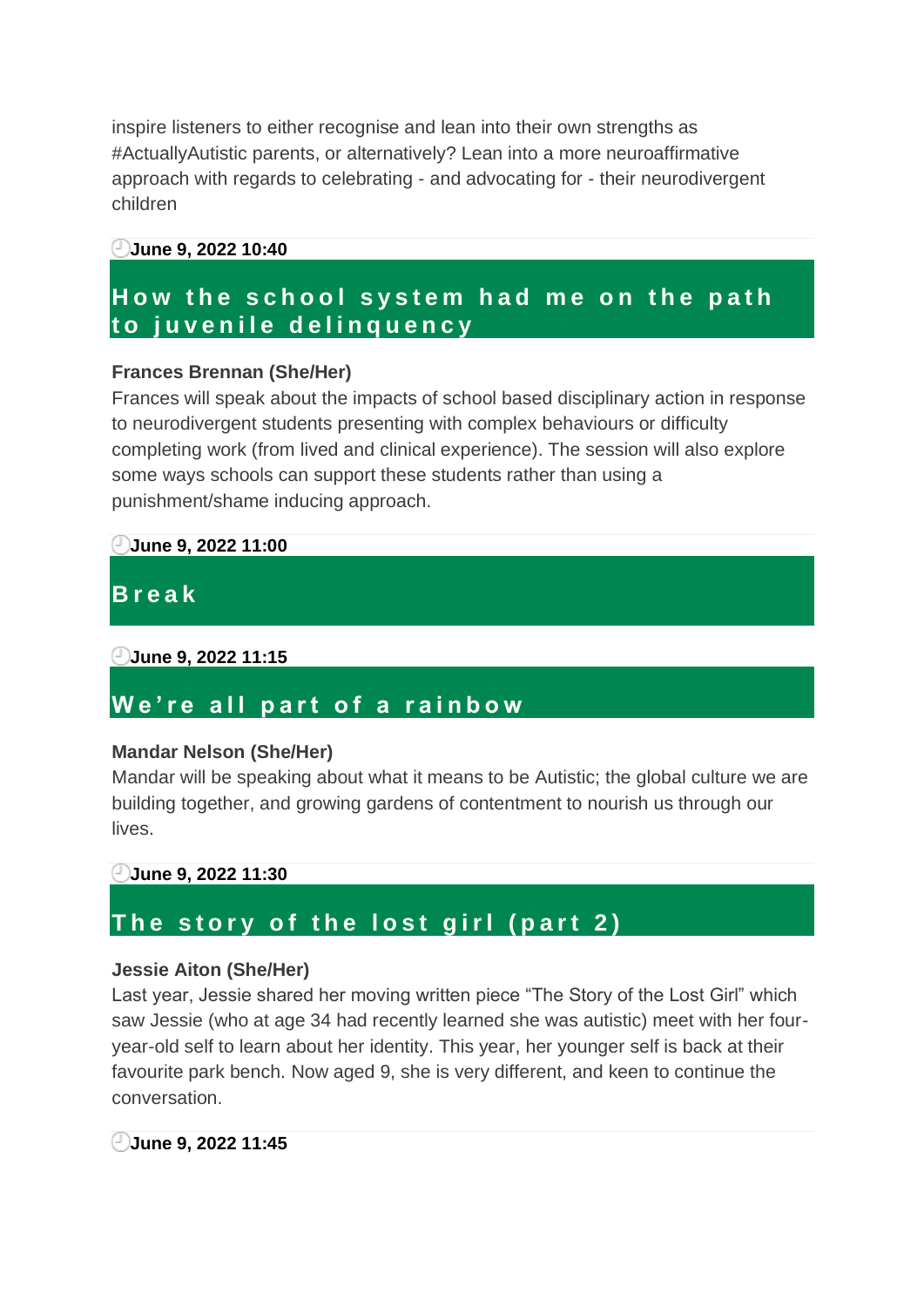### When we know better, we can do better: My **j o u r n e y t o b e c o m i n g a n N D a f f i r m i n g p a r e n t a n d c l i n i c i a n .**

#### **Raelene Dundon (She/Her)**

Over the last 20 years, I have seen huge developments in the fields of parenting and psychology that have changed the way I approach supporting Neurodivergent children at home, at school and in therapy. While these changes represent a positive shift in thinking and practice, they have also presented a challenge for me as I reflect on my past practice and parenting, and the mistakes I have made along the way. I hope that sharing my journey will help attendees remember that it is okay to make mistakes and change our thinking and approaches once we know better.

#### **June 9, 2022 12:00**

### **H e l p ! I ' m a p e r f e c t i o n a u t**

#### **Ebony Birch-Hanger (She/Her)**

How does one manage school, university and work and thrive in relationships while being a perfectionist? Short answer - they don't! But don't despair - there are ways and means of utilising hyper-focus without letting perfectionism rule your life. Ebony's extensive lived experience in this area will help you to understand how.

#### **June 9, 2022 12:15**

**B r e a k**

#### **June 9, 2022 13:00**

### **My life - The binary of ADHD within the K a l e i d o s c o p e o f N e u r o d i v e r s i t y**

#### **Dannielle Wilson (She/Her/Mum)**

This presentation covers the often overlapping traits that lead to neurodivergent diagnoses and other factors that influence the way neurodivegent people perceive life using the analogy of a kaleidoscope. Dannielle will centre this analogy around her own journey of neurodivergence and share how she uses it to better herself in her personal and professional life as a parent and educator.

#### **June 9, 2022 13:15**